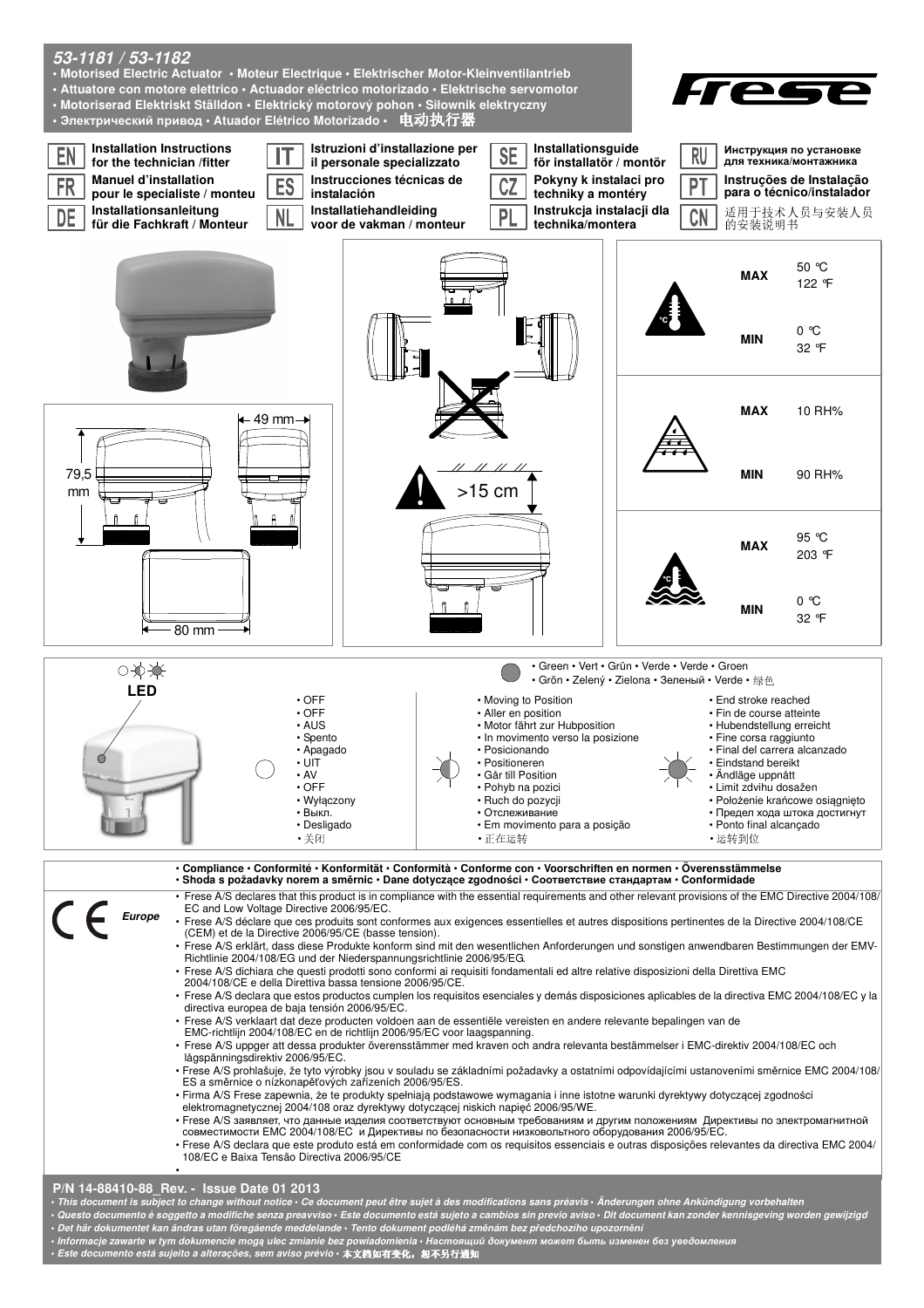# **53-1181 / 53-1182**





**P/N 14-88410-88\_Rev. - Issue Date 01 2013**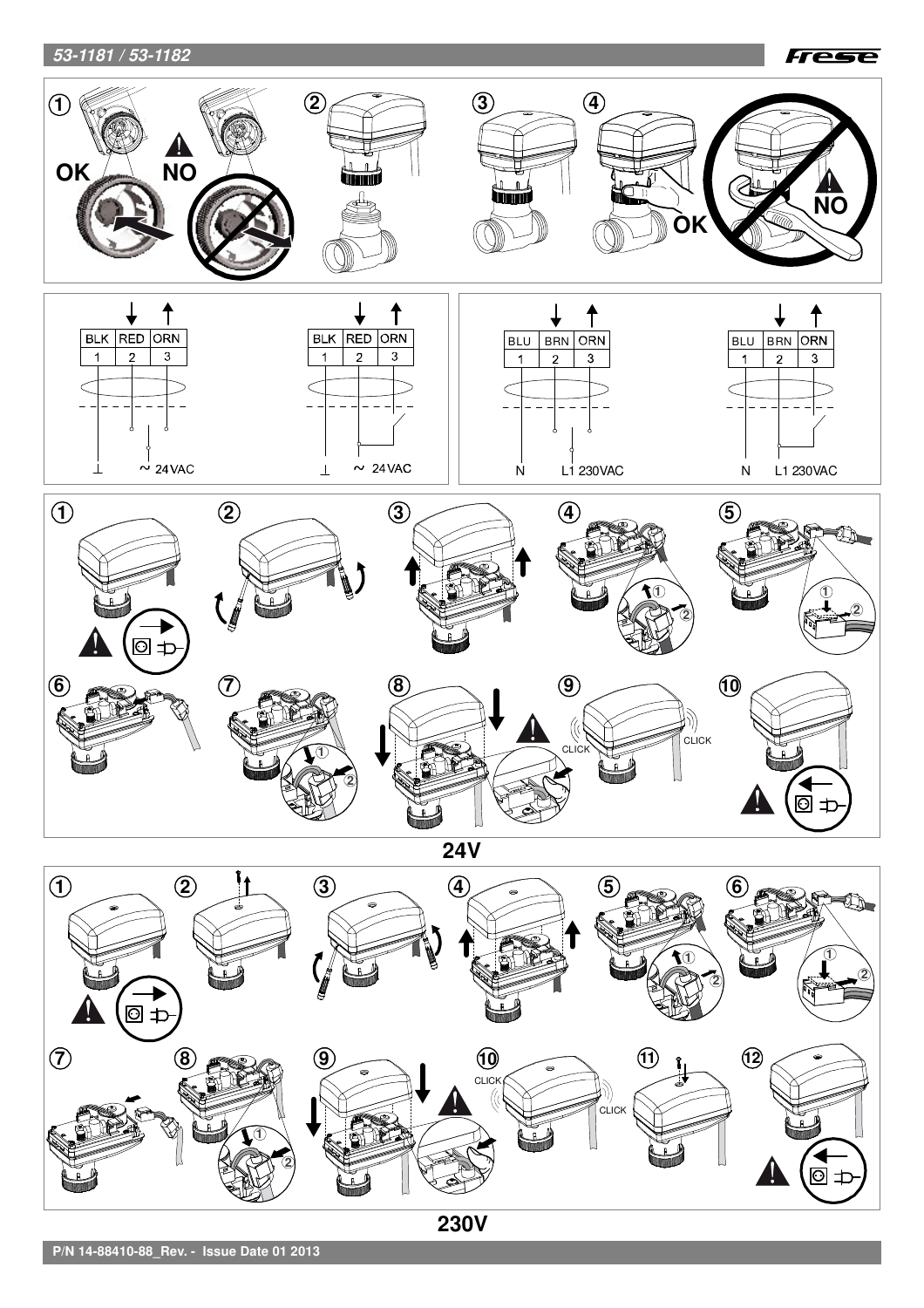



FR

### **READ THIS INSTRUCTION SHEET AND THE SAFETY WARNINGS CAREFULLY BEFORE INSTALLING AND SAVE IT FOR FUTURE USE**



- Keep high and low voltage wiring separated.
- When using multi-stranded wire apply a cable ferrule to the cable end.
- Make sure that the line power supply is in accordance with the power supply specified on the device.
- Check all wiring connections before applying power to the system.
- Contact with components carrying hazardous voltage can cause electric shock and may result in severe injury or death.
- Short-circuited or improper connected wires may result in permanent damage to the equipment.
- Not adhering to these operational instructions could cause injury or damage the equipment.
- Retain this document.
- **LISEZ ATTENTIVEMENT LES PRÉSENTES INSTRUCTIONS ET LES CONSIGNES DE SÉCURITÉ AVANT DE PROCÉDER À L'INSTALLATION ET CONSERVEZ-LES AUX FINS D'UTILISATION ULTÉRIEURE**
- Le raccordement électrique doit être réalisé par le personnel
- autorisé conformément aux prescriptions locales. La tension d'alimentation et la basse tension doivent être amenées séparément.
- En cas d'utilisation de câbles flexibles, il faut utiliser des cosses de câble.
- Assurez-vous que la tension d'alimentation coïncide avec les valeurs indiquées sur le vérin.
- Contrôlez toutes les liaisons par câble avant de mettre le vérin en circuit.
- Le contact avec des composants porteurs de tensions dangereuses peut causer une décharge électrique et peut entraîner des blessures graves ou la mort.
- Des fils en court-circuit ou mal branchés peuvent entraîner des dommages permanents pour l'équipement.
- Ne pas respecter le présent mode d'emploi peut provoquer des blessures ou endommager le matériel.
- Conserver ce document.

### **LESEN SIE DIESE ANLEITUNG UND DIE SICHERHEITSHINWEISE VOR DER INSTALLATION SORGFÄLTIG DURCH UND BEWAHREN SIE SIE FÜR SPÄTERE REFERENZZWECKE AUF**



DF

- Der elektrische Anschluß ist nach den örtlichen Vorschriften durch autorisiertes Personal durchzuführen.
- Versorgungsspannung und Niederspannung sind getrennt zuzuführen.
- Bei Verwendung von flexiblen Leitungen sind Kabelschuhe zu verwenden.
- Stellen Sie sicher das die Versorgungsspannung mit dem angegebenen Wert des Antriebes übereinstimmt.
- Überprüfen Sie alle Kabelverbindungen bevor Sie den Antrieb einschalten.
- Der Kontakt mit Komponenten, auf denen gefährliche Spannung anliegt, kann zu einem Stromschlag führen und schwere Körperschäden oder sogar den Tod zur Folge haben.
- Kurzgeschlossene oder falsch angeschlossene Drähte können bleibende Schäden am Gerät verursachen.
- Die Missachtung dieser Bedienungsanleitung könnte zu Verletzungen oder zu Beschädigungen des Equipments führen.
- Bewahren Sie dieses Dokument auf.

#### **LEGGERE ATTENTAMENTE QUESTE ISTRUZIONI E LE AVVERTENZE PRIMA DELL'INSTALLAZIONE E**  П **CONSERVARLE PER USO FUTURO**



- L'allacciamento elettrico deve essere eseguito da personale autorizzato e conformemente alle normative locali.
- La tensione di alimentazione e la bassa tensione devono essere alimentate separatamente.
- In caso di impiego di conduttori flessibili usare degli ancoraggi per cavi.
- Assicurarsi che il valore della tensione di alimentazione corrisponda a quello prestabilito dell'attuatore.
- Prima di inserire l'azionamento controlare tutti gli allacciamenti dei cavi.
- Il contatto con componenti sottoposti a tensioni pericolose può
- causare scosse elettriche con conseguenti lesioni gravi o morte. • I cavi in corto circuito o collegati impropriamente potrebbero
- causare danni permanenti all'apparecchiatura. • Non attenersi alla presente istruzione operativa potrebbe causare
- danni alle persone o alle attrezzature.
- Conservare questo documento.

#### **ANTES DE LA INSTALACIÓN, LEA ATENTAMENTE ESTAS**  ES **INSTRUCCIONES Y LAS ADVERTENCIAS DE SEGURIDAD, Y CONSÉRVELAS PARA SU USO FUTURO**

- La conexión eléctrica deberá ser realizada según las
	- disposiciones locales y por personal autorizado. La tensión de alimentación y la baja tensión deben tenderse por separado.
	- Al usar cables flexibles, deberán utilizarse terminales de cable.
	- Asegurar que la tensión de alimentación coincida con el valor indicado para el accionamiento.
	- Comprobar todas las conexiones de cables, antes de conectar el accionamiento.
	- El contacto con elementos portadores de alto voltaje puede provocar una descarga eléctrica y producir lesiones graves o incluso la muerte.
	- Los cables cortocircuitados o mal conectados pueden provocar daños permanentes en el equipo.
	- El incumplimiento de estas instrucciones de funcionamiento puede causar lesiones personales o daños en el equipo.
	- Conserve este documento.

### **LEES DIT INSTRUCTIEBLAD EN DE**

**VEILIGHEIDSWAARSCHUWINGEN ZORGVULDIG VOORDAT DE INSTALLATIE WORDT UITGEVOERD, EN BEWAAR DIT MATERIAAL ZODAT U HET IN DE TOEKOMST OOK NOG KUNT RAADPLEGEN** 



NL.

- De elektrische aansluiting moet volgens de plaatselijke
- voorschriften door geautoriseerd personeel uitgevoerd worden. • Voedingsspanning en laagspanning moeten afzonderlijk
- toegevoerd worden. • Bij het gebruik van flexibele leidingen moeten kabelschoenen gebruikt worden.
- Zorg ervoor dat de voedingsspanning met de opgegeven waarde van de aandrijving overeenstemt.
- Controleer alle kabelverbindingen voor u de aandrijving inschakelt.
- Contact met onderdelen met een gevaarlijke spanning kan elektrische schokken veroorzaken en ernstig letsel of de dood tot gevolg hebben.
- Kortsluitingen of verkeerd aangesloten bedradingen kunnen permanente schade aan de apparatuur tot gevolg hebben.
- Het niet naleven van deze gebruiksinstructies kan leiden tot persoonlijk letsel of schade aan de apparatuur.
- Bewaar dit document.